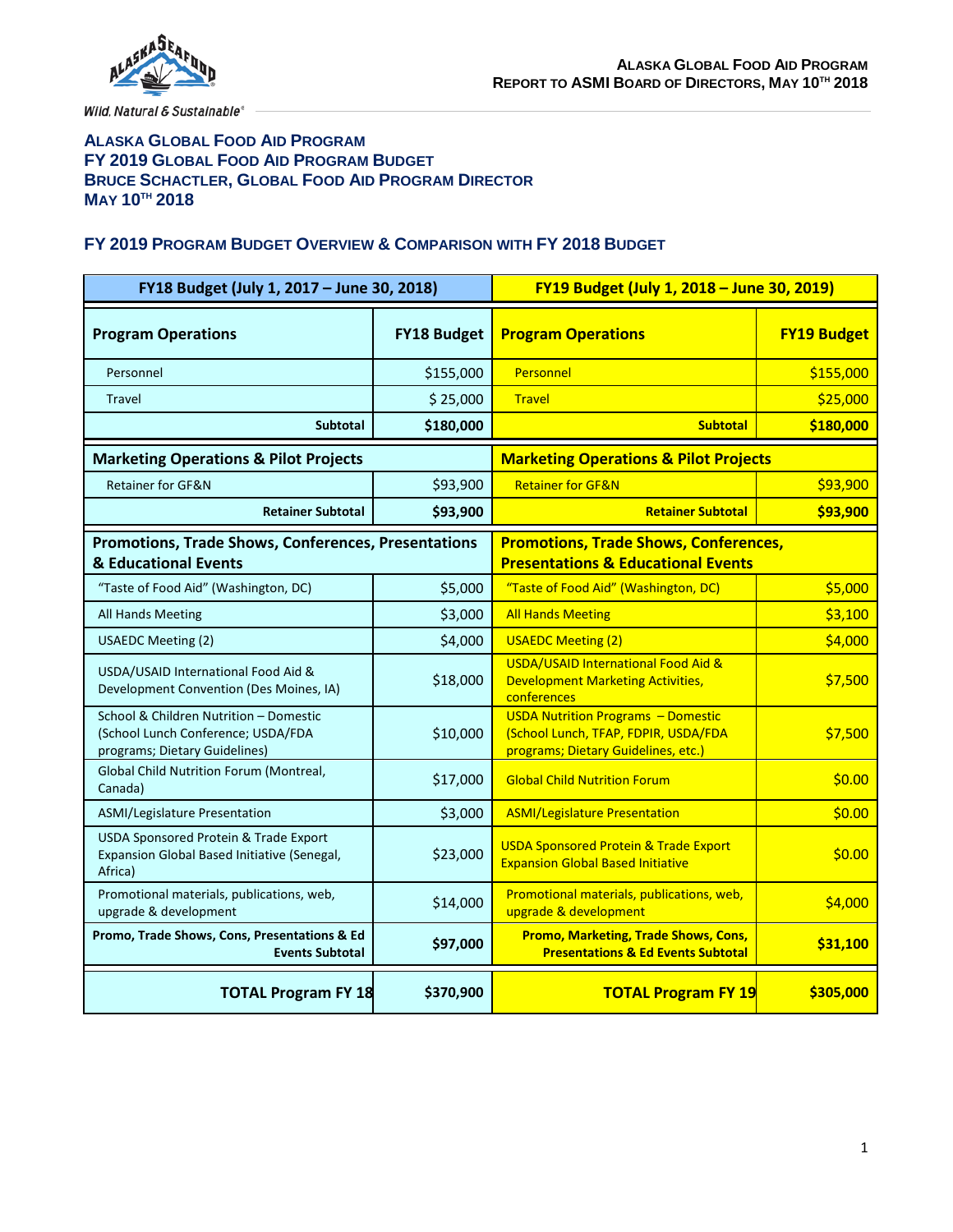

| FY 18 (July 1, 2017 – June 30, 2018)                             |                                                         | FY 19 (July 1, 2018 - June 30, 2019)                                    |                                                         |
|------------------------------------------------------------------|---------------------------------------------------------|-------------------------------------------------------------------------|---------------------------------------------------------|
| <b>Extra Budgetary Activities &amp; Special Projects</b>         |                                                         | <b>Extra Budgetary Activities &amp; Special Projects</b>                |                                                         |
| <b>Special Projects</b>                                          | \$50,000                                                | <b>Special Projects</b>                                                 | \$50,000                                                |
| Legislative Capital Grant (Herring & Protein<br>Powder Projects) | $$120,000*$ or<br>the balance as<br>of June 30,<br>2017 | Legislative Capital Grant (Herring &<br><b>Protein Powder Projects)</b> | $$114,000*$ or<br>the balance as<br>of June 30,<br>2018 |
| <b>TOTAL</b>                                                     | \$170,000                                               | <b>TOTAL</b>                                                            | \$164,000                                               |

### **FUNDING SUMMARY**

**Our presented budget as requested is a 15% cut to our total budget. To meet the across the board 15%, we have cut our domestic and international marketing budgets by 66%. We have also removed some line items that have not been developing as anticipated or have been sporadically scheduled by USDA.** 

**In order to preserve the ability to develop and update our promotional and website materials for new products, programs, customers and events and at the same time, limit expenditures, our design and publishing is primarily done by the GFAP contractor.** 

**I have been very miserly with the Legislative Capital Grant as we wait for the R&D on the Wild Alaska Seafood Powder to come to fruition. At that time we will need every penny of it to launch this exciting new, Wild Alaska Seafood product and show it to the world.**

## **PROGRAM BUDGET HIGHLIGHTS**

The ASMI Alaska Global Food Aid Program (AGFAP) will continue to focus, on behalf of the Board, the Alaska Seafood industry and the State of Alaska, on solutions for the Pollock sector, with the goal of increasing the use and volume of Alaska Pollock by opening new channels for new products and product forms with United States Government (USG) purchases. We are positioning Wild Alaska Salmon, Wild Alaska Pollock, and other Wild Alaska Seafood products to align with the priorities and trends in domestic and international food-aid markets, although our ability to market on the international side will decrease with the new budget restrictions.

We continue to respond to USDA's request for animal-based proteins especially for low-income households participating USG programs. Wild Alaska Seafood provides high-quality, shelf-stable nutrition that, if introduced through food banks and distribution centers, both domestic and international, becomes a conduit for the grocery store, at a very reasonable price point that both producers and stakeholders can appreciate.

**We continuously help USDA access quality Wild Alaska Seafood products delivering better, more costeffective nutrition, as the latest nutrition science and policy may recommend.**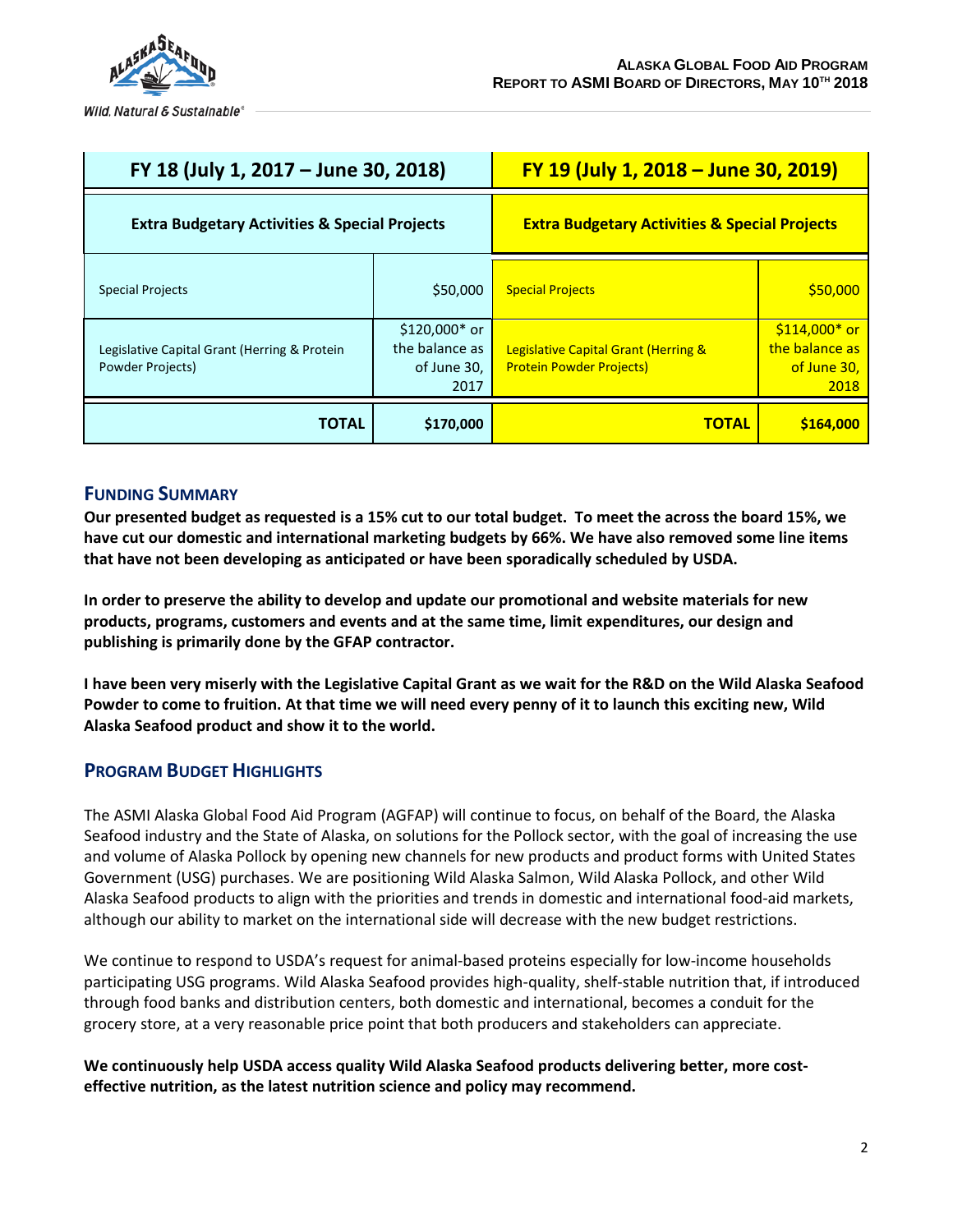

*USG Nutrition Policy and Wild Alaska Seafood:* We play a critical role in providing testimony, writing comments and participating in hearings and meetings about all seafood related nutritional and use issues. We push to make sure that all USG food and nutrition programs to follow the *Dietary Guidelines for Americans* (DGA) and Food and Drug Administration (FDA) guidance, both of which recommend people of all ages eating seafood at least twice a week, including pregnant women. Our nutrition consultant drafted comments for ASMI's review and use as part of the 2020 DGA development process, which is in an early stage, and will continue working to ensure evidence-based inclusion of Seafood in diets of all Americans.

*Wild Salmon:* FY 2018, we successfully petitioned for the incorporation of Wild Alaska Salmon in food assistance programs offering "traditional foods." One of the major programs, the Food Distribution Program on Indian Reservations (FDPIR) and its participants were extremely pleased with the addition of Wild Alaska Sockeye Salmon to the Foods Available list. We were able to nearly double the size of this new market to 432,000 lbs. of 4 oz, PBO, vacuum-sealed, frozen fillet portions which will introduce **a new group of 95,000 family customers** to this great Wild Alaska Salmon product form.

We have been able to put together a sustained, yearly market sales volume within these programs for approximately 300k cases of canned Tall pinks**. We recommend this minimum amount be planned for in the 2019 production. We understand the dynamics of the industry and are in the process of negotiating the inclusion of more Wild Alaska Salmon species and product forms in the Foods Available List for all programs**

*Research & Development – New Products:* We have requests from the USG and the World Food Program (WFP), several African countries, and other food aid stakeholders and customers to continue building the evidence for Wild Alaska Seafood Powder and Wild Alaska Canned Herring. In particular, USDA/Foreign Agriculture Service (USDA/FAS) would like us to pursue pilot projects and research grant possibilities within the FY18-19 cycle of school meals programs (USDA/FAS McGovern Dole International Food for Education and Child Nutrition- MGD). We have been invited to do some marketing of the powder in West Africa and are encouraged by the production research and development that the product may be available by the fall of 2018.

*Wild Alaska Pollock in Domestic Food Banks and Schools:* We continue to work to get our new Wild Alaska Pollock products onto the regular list of products for any and all USDA programs. This ambitious effort began following the inclusion of Wild Alaska Pollock Fish Sticks into the National School Lunch Program and an unbreaded, 4oz, vacpac, PBO fillet portion targeting the national Food Bank systems. These portions were purchased last year through a Bonus Buy. That technical specification comes under the heading, *Wild Alaska Pollock Portions, Frozen.* With the inclusion of this product, the new option may satisfy interested consumers and participants in any of the USDA programs. It is a cost-effective and high-quality marine protein product which is what they are seeking to enhance the nutrition and quality of the food aid product basket.

The inclusion of Wild Alaska Pollock Fish Sticks in year 1, introduced some **7.5 million children** associated with the NSLP and further touched all of **their associated families** to this great new product. The NSLP market for these Wild Alaska Pollock Fish Sticks will certainly expand their use and potential retail exposure.

The overall distribution of the Wild Alaska Pollock Fillet portions will go through June and will introduce Wild Alaska Pollock to up to **8 million new family customers…..** See Histogram below for amounts and locations where the product has been distributed to date (distribution started in December 2017).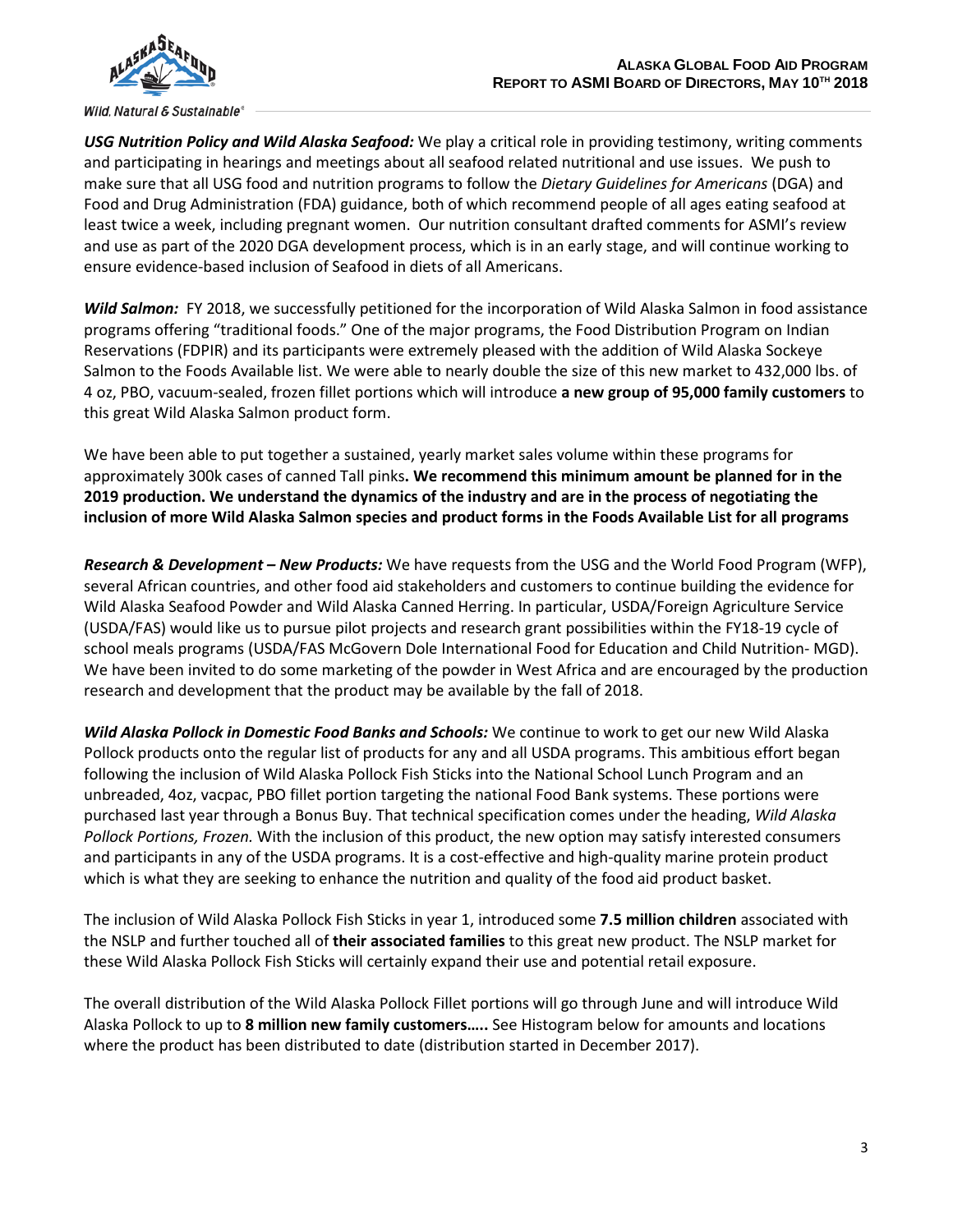

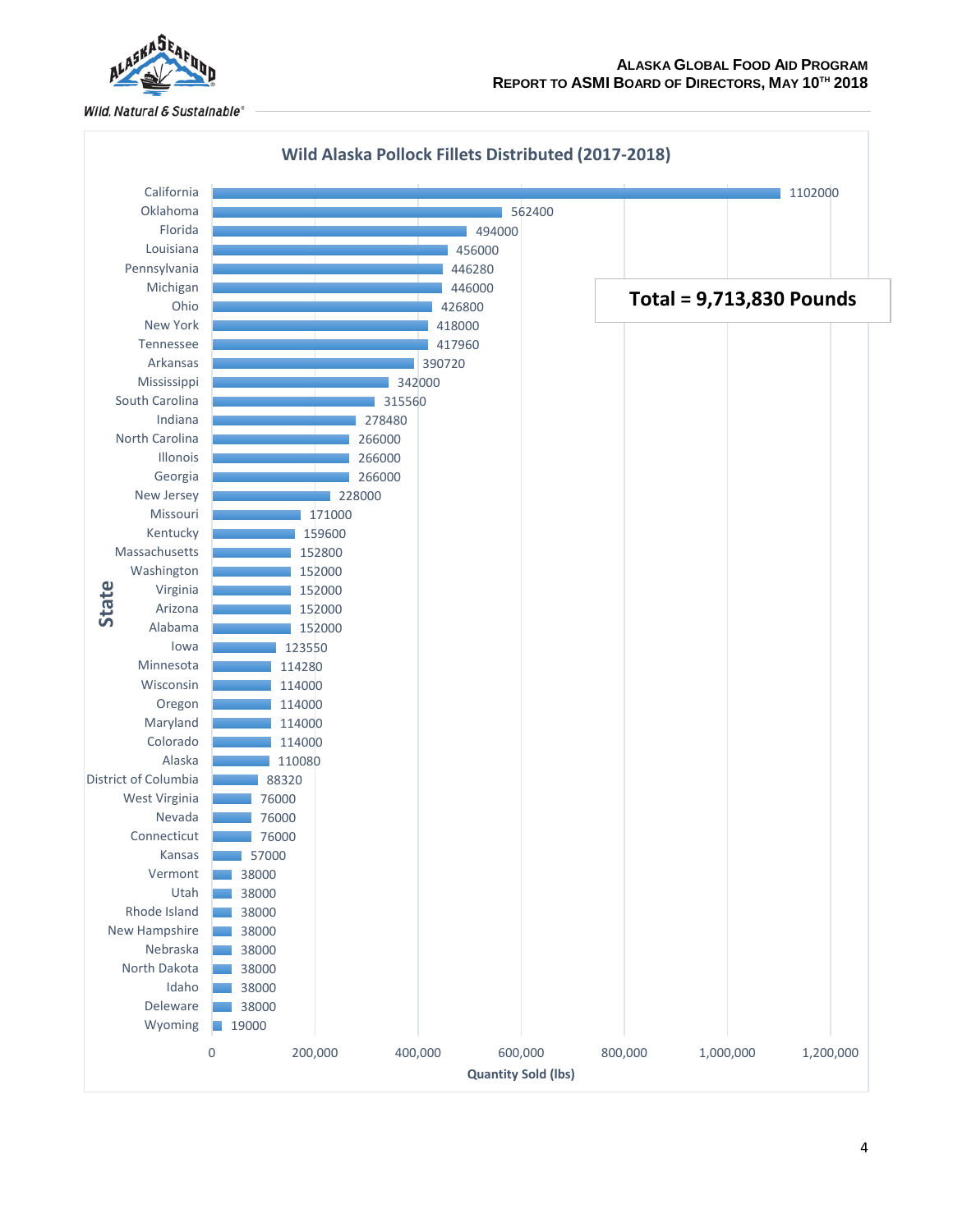

# **PROGRAM CHALLENGES**

The US Government is working on improving domestic and international food and nutrition service programs such as the Food Distribution Program on Indian Reservations (FDPIR), the National School Lunch Program (NSLP) and the Temporary Emergency Food Assistance Program (TFAP), and Women and Children's Supplemental Nutrition Program (WIC) through food banks, distribution centers, schools, and other channels, yet there are several important challenges to increasing Wild Alaska Seafood purchases in food aid here and abroad.

Below are some species-specific challenges:

### **1. WILD ALASKA SALMON**

The 1 lb tall cans of Wild Alaska Pink Salmon have been very well received through the USDA-supplied TFAP food pantry and food banks as well as the other nutritional assistance programs. We are always working to grow this basic sector of the market. We have been working with the international food aid organizations and decision makers to keep Canned Salmon on the list. Even with the recent inclusion of Tuna, there is resurgent interest in the product and we have secured a program request of **2,500 metric tons** included in proposals for McGovern Dole international Food for Education and Child Nutrition for FY19.

### **2. WILD ALASKA POLLOCK**

We have introduced 9M lbs of Wild Alaska Pollock Portions to food banks nationwide and 3M lbs of Wild Alaska Pollock Fish Sticks to school systems nationwide. We are now working to get both consumerready products and more, on the permanent list of products available to any and all USDA programs, so industry is not dependent solely on Bonus Buys and single programs.

While the National School Lunch Program (NSLP) is the largest of the USDA food and nutrition support programs, there are many others that also offer a great potential to have more people eat more Wild Alaska Pollock, more often, in more ways, and in more markets. With that as a specific direction from the ASMI Board, our interaction with USDA and their program consumers is focused on including more new Wild Alaska Seafood products this year.

#### **3. WILD ALASKA HERRING**

Producing frozen Wild Alaska Herring Fillets that are competitive in the world market has been accomplished and a commercial market for both IQF and block frozen fillets has been established using the male herring from the Togiak fishery. For a variety of infrastructure reason, it appears that none of the processors in the Togiak fishery will be able to produce these fillets this season….I hope the market that is expecting them understands and that our 2 steps forward don't turn into 3 steps backward. I am hoping that the domestic market requests for Wild Alaska Herring Fillets will be fulfilled with summer herring from the Dutch Harbor fishery in July.

Our first samples of canned product, using whole fish seemed to be a much better product than the canned fillets. For this reason, I am looking to have some new canned samples produced by a traditional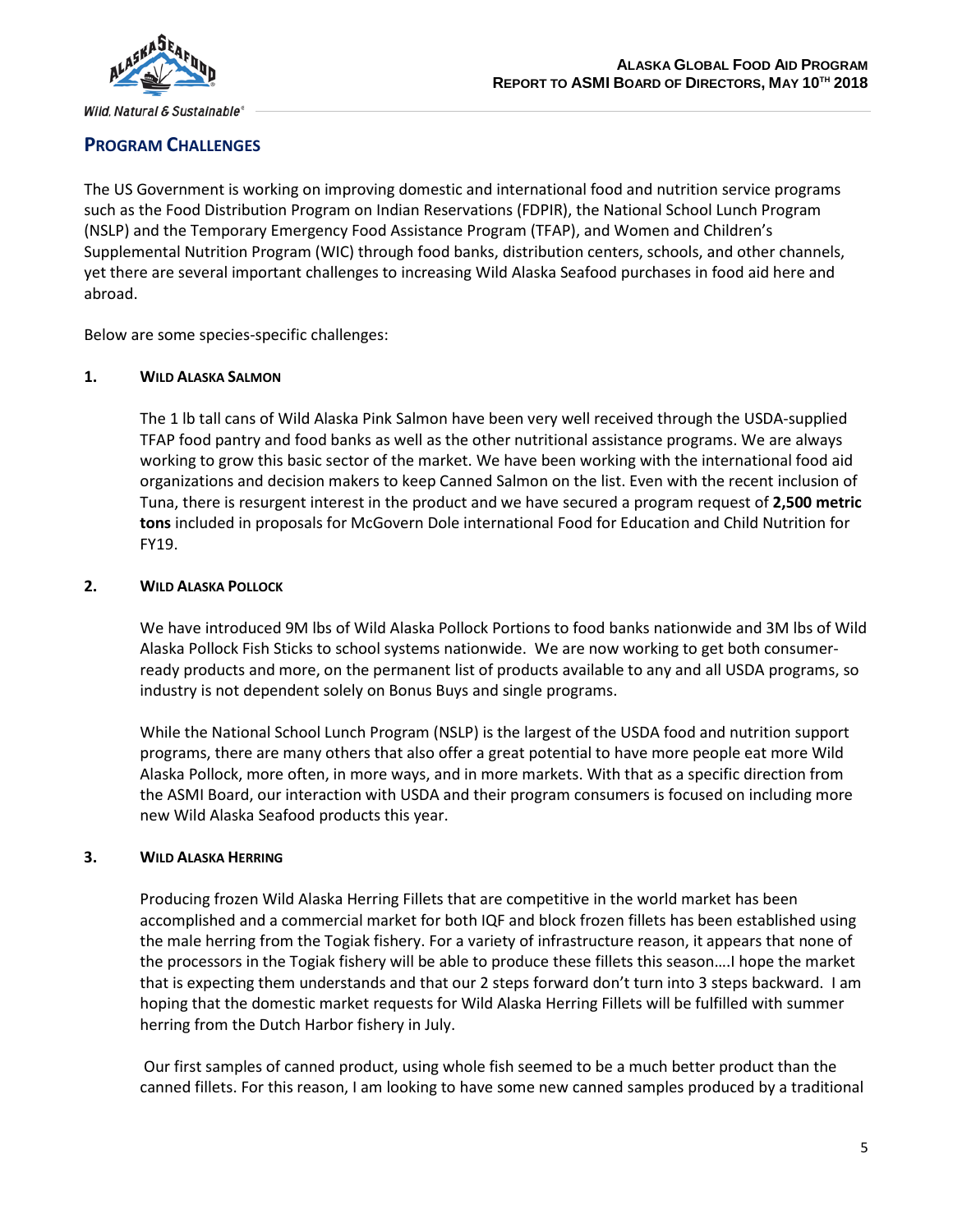

herring canner in Europe this next fall so we can best assess our opportunities by realizing a product produced in a globally acceptable manner that we in Alaska are currently unable to produce.

As I write this, I am waiting for the herring to arrive in Togiak where I will again be an active harvester. For this reason, you may be seeing this presentation given by Dr. Schlossman.

#### **4. WILD ALASKA SEAFOOD PROTEIN POWDER**

The development of a human grade Wild Alaska Seafood Protein Powder is progressing. Wild Alaska Seafood Protein Powder is a promising, shelf-stable product, ingredient and supplement that can fit both domestic and international demands for food aid products and for dietary supplementation in the retail market.

As a result of our presentation and interaction in the Global Based Initiative (GBI) in Senegal in 2017, we were approached by a national government in Africa that has great interest in this product in their National School Lunch program. We are moving forward by designing a demonstration project with them that will present the use and potential of such a product not only to them, but to the greater Food Aid community worldwide. I am in hopeful anticipation that there will be sufficient Alaska Seafood Protein Powder produced in the next few months to finalize this much anticipated demonstration project.

#### **5. LACK OF SEAFOOD PRODUCTS IN EMERGENCIES & DISASTER PREPAREDNESS**

We continue to work with our Washington, DC delegation to push for the addition of shelf stable Alaska Seafood products for disaster prepositioning and preparedness. Wild Alaska Seafood products have been excluded from USG large scale disaster relief efforts even though there is a need for shelf stable products that can be used in the first weeks of a disaster; ones that are high in nutrition, do not need preparation or cooking, and store for five years in prepositioning warehouses in the USA and across the globe, as are other prepositioned products. Canned Salmon, Canned Herring and other shelf stable Wild Alaska Seafood products are being developed and are very appropriate to include in daily emergency rations. I am also working with our DC delegation to address a renewed effort towards "Organic" labeling for wild caught seafood and for a broader "American Made" requirement for all government programs.

# **WHAT'S NEXT FOR FY2019?**

In FY19, we will continue to follow through with the activities that have been initiated in FY18:

- 1. We will work as much as we can to develop McGovern-Dole Grants for shelf stable Alaska Seafood products and have interest from countries where we could develop a demonstration project for food aid and commercial applications.
- 2. We have recently worked closely with a large NGO regarding canned Wild Alaska Salmon for a new program in Sri Lanka, where they are requesting 2500 MT. We will continue to support their efforts, including working to introduce the product and providing letters of support from Alaska Delegation, ASMI and industry as needed.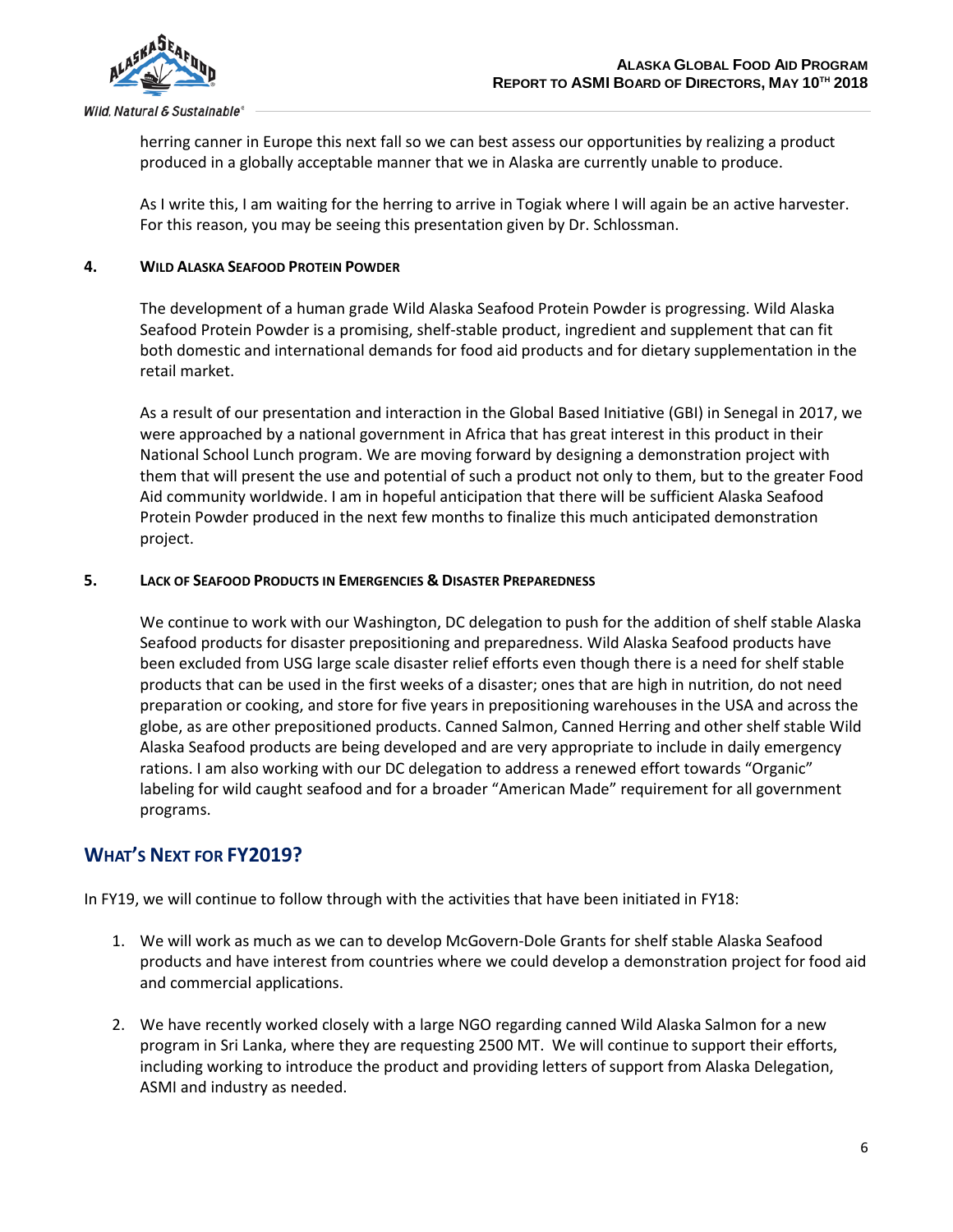

- 3. We are also actively seeking an opportunity to partner with the World Food Program in programming Wild Alaska Seafood products such as the wild Alaska Seafood Powder.
- 4. We will and are working toward the launch of the new USDA National School Lunch Program's Alaska Pollock products for the upcoming school year and an individual portion of Wild Alaska Pollock product suitable for NSLP and other programs. School lunches and other USDA-supported programs will now feature the same products that can be found in grocery stores, so families will be eating the same product within and outside of school and food distributions on request from FNS. This will positively affect commercial retail and food service purchases.
- 5. We will be performing multiple marketing blitzes, funding permitting, to raise awareness of Wild Alaska Seafood products and availability for both USG programs and domestic/international consumers.

# **OPPORTUNITIES:**

- *Supply Chain Issues – Resolution with USDA:* we work actively to address barriers with USDA through repeated meetings and communication, e.g. load weights, new product specifications and updates, and other supply chain issues as they arise.
- *Alaska Fisheries Value Chain Education for USDA, other Stakeholders: Continuing to Educate USDA:* Organizing a visit for USDA decision makers and stakeholders to Alaska to see firsthand and learn about the value chain in our Alaska Seafood products used and of interest to USDA program managers.
- *Marketing to International Food Aid Organizations and Stakeholders:* We will continue to meet regularly with and work with these organizations to make sure that they include canned Wild Alaska Salmon and Herring whenever possible and to keep them aware of the ongoing development of a Wild Alaska Seafood Protein powder.
- *Providing Testimony, Comments, and Other Science-Based Input to Increase Seafood Consumption:*
	- o *Domestic Seafood Consumption Guidance:* We will be providing more real time testimony and comments in various venues, including the Institutes of Medicine and National Academy of Sciences on support for increased seafood consumption, and working with the 2020 DGA process. Participation at the NSLP and other USDA stakeholder conventions will be more important than ever now that we have added several new products.
	- o *International Seafood Guidance*: We will seek opportunities to monitor, participate in and provide input in international venues, such as the Global Child Nutrition Forum, the Global Based Initiative, and new initiatives such as fish consumption in global initiatives that seeks ways to address protein needs sustainably for the growing population around the world.

US Government changes in USDA policy and program implementation have changed the way we must go about achieving the goals that you, the Board have asked for. These changes and additional activity requests have increased complexity and therefore, the cost of working through these processes as successfully as we have.